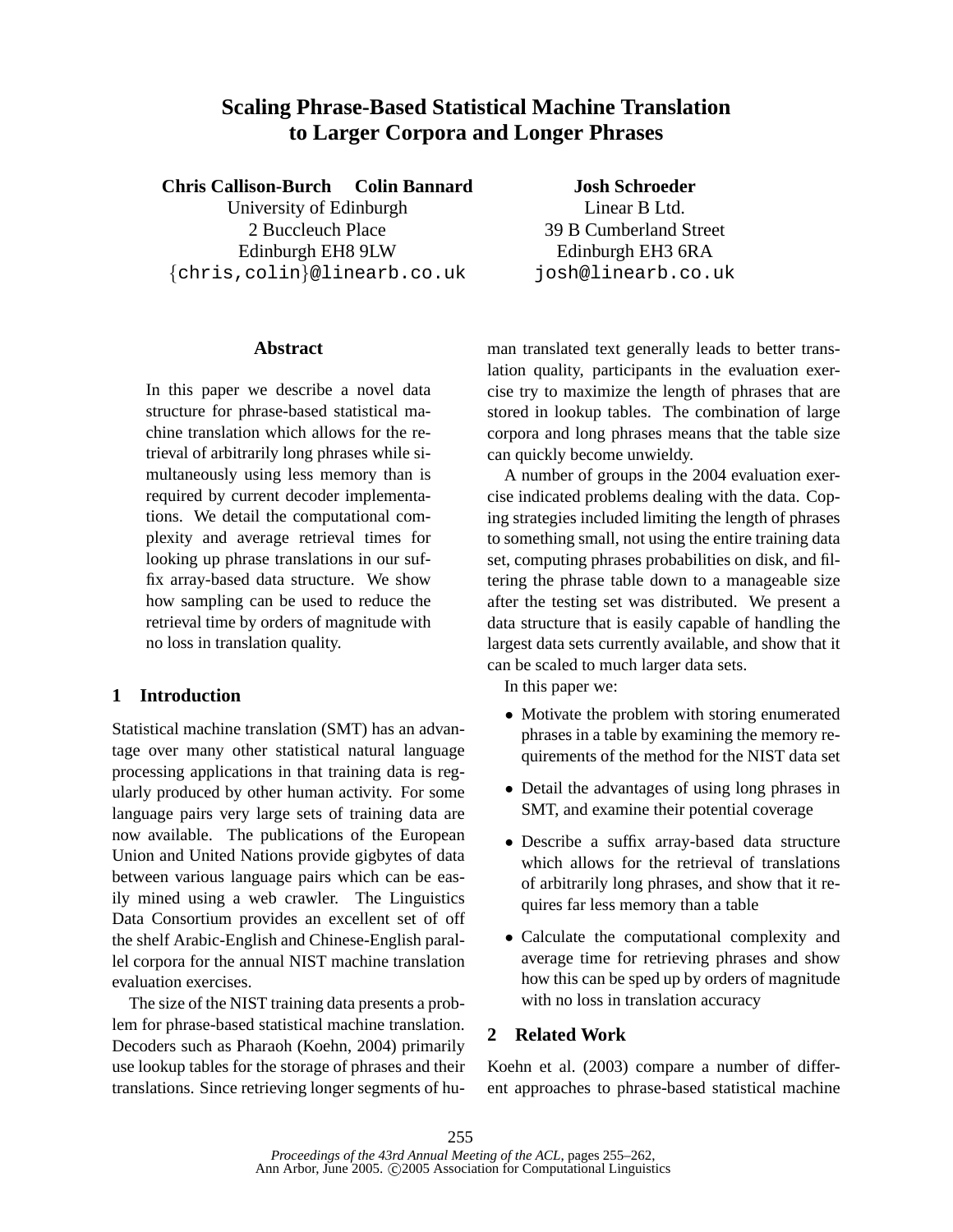| length         | uniq<br>num | #<br>average | avg<br>trans |  |
|----------------|-------------|--------------|--------------|--|
|                | (mil)       | translations | length       |  |
| 1              | .88         | 8.322        | 1.37         |  |
| $\overline{c}$ | 16.5        | 1.733        | 2.35         |  |
| 3              | 42.6        | 1.182        | 3.44         |  |
| 4              | 58.7        | 1.065        | 4.58         |  |
| 5              | 65.0        | 1.035        | 5.75         |  |
| 6              | 66.4        | 1.022        | 6.91         |  |
| 7              | 65.8        | 1.015        | 8.07         |  |
| 8              | 64.3        | 1.012        | 9.23         |  |
| 9              | 62.2        | 1.010        | 10.4         |  |
| 10             | 59.9        | 1.010        | 11.6         |  |

Table 1: Statistics about Arabic phrases in the NIST-2004 large data track.

translation including the joint probability phrasebased model (Marcu and Wong, 2002) and a variant on the alignment template approach (Och and Ney, 2004), and contrast them to the performance of the word-based IBM Model 4 (Brown et al., 1993). Most relevant for the work presented in this paper, they compare the effect on translation quality of using various lengths of phrases, and the size of the resulting phrase probability tables.

Tillmann (2003) further examines the relationship between maximum phrase length, size of the translation table, and accuracy of translation when inducing block-based phrases from word-level alignments. Venugopal et al. (2003) and Vogel et al. (2003) present methods for achieving better translation quality by growing incrementally larger phrases by combining smaller phrases with overlapping segments.

#### **3 Scaling to Long Phrases**

Table 1 gives statistics about the Arabic-English parallel corpus used in the NIST large data track. The corpus contains 3.75 million sentence pairs, and has 127 million words in English, and 106 million words in Arabic. The table shows the number of unique Arabic phrases, and gives the average number of translations into English and their average length.

Table 2 gives estimates of the size of the lookup tables needed to store phrases of various lengths, based on the statistics in Table 1. The number of unique entries is calculated as the number unique

| length | entries | words | memory    | including  |
|--------|---------|-------|-----------|------------|
|        | (mil)   | (mil) | (gigs)    | alignments |
| 1      | 7.3     | 10    | $\cdot$ 1 | .11        |
| 2      | 36      | 111   | .68       | .82        |
| 3      | 86      | 412   | 2.18      | 2.64       |
| 4      | 149     | 933   | 4.59      | 5.59       |
| 5      | 216     | 1,645 | 7.74      | 9.46       |
| 6      | 284     | 2,513 | 11.48     | 14.07      |
| 7      | 351     | 3,513 | 15.70     | 19.30      |
| 8      | 416     | 4,628 | 20.34     | 25.05      |
| 9      | 479     | 5,841 | 25.33     | 31.26      |
| 10     | 539     | 7,140 | 30.62     | 37.85      |

Table 2: Estimated size of lookup tables for the NIST-2004 Arabic-English data

| length | coverage | length | coverage |
|--------|----------|--------|----------|
| 1      | 93.5%    | 6      | 4.70%    |
| 2      | 73.3%    |        | 2.95%    |
| 3      | 37.1%    | 8      | 2.14%    |
|        | 15.5%    | 9      | 1.99%    |
| 5      | 8.05%    | 10     | 1.49%    |

Table 3: Lengths of phrases from the training data that occur in the NIST-2004 test set

phrases times the average number of translations. The number of words in the table is calculated as the number of unique phrases times the phrase length plus the number of entries times the average translation length. The memory is calculated assuming that each word is represented with a 4 byte integer, that each entry stores its probability as an 8 byte double and that each word alignment is stored as a 2 byte short. Note that the size of the table will vary depending on the phrase extraction technique.

Table 3 gives the percent of the 35,313 word long test set which can be covered using only phrases of the specified length or greater. The table shows the efficacy of using phrases of different lengths. The table shows that while the rate of falloff is rapid, there are still multiple matches of phrases of length 10. The longest matching phrase was one of length 18. There is little generalization in current SMT implementations, and consequently longer phrases generally lead to better translation quality.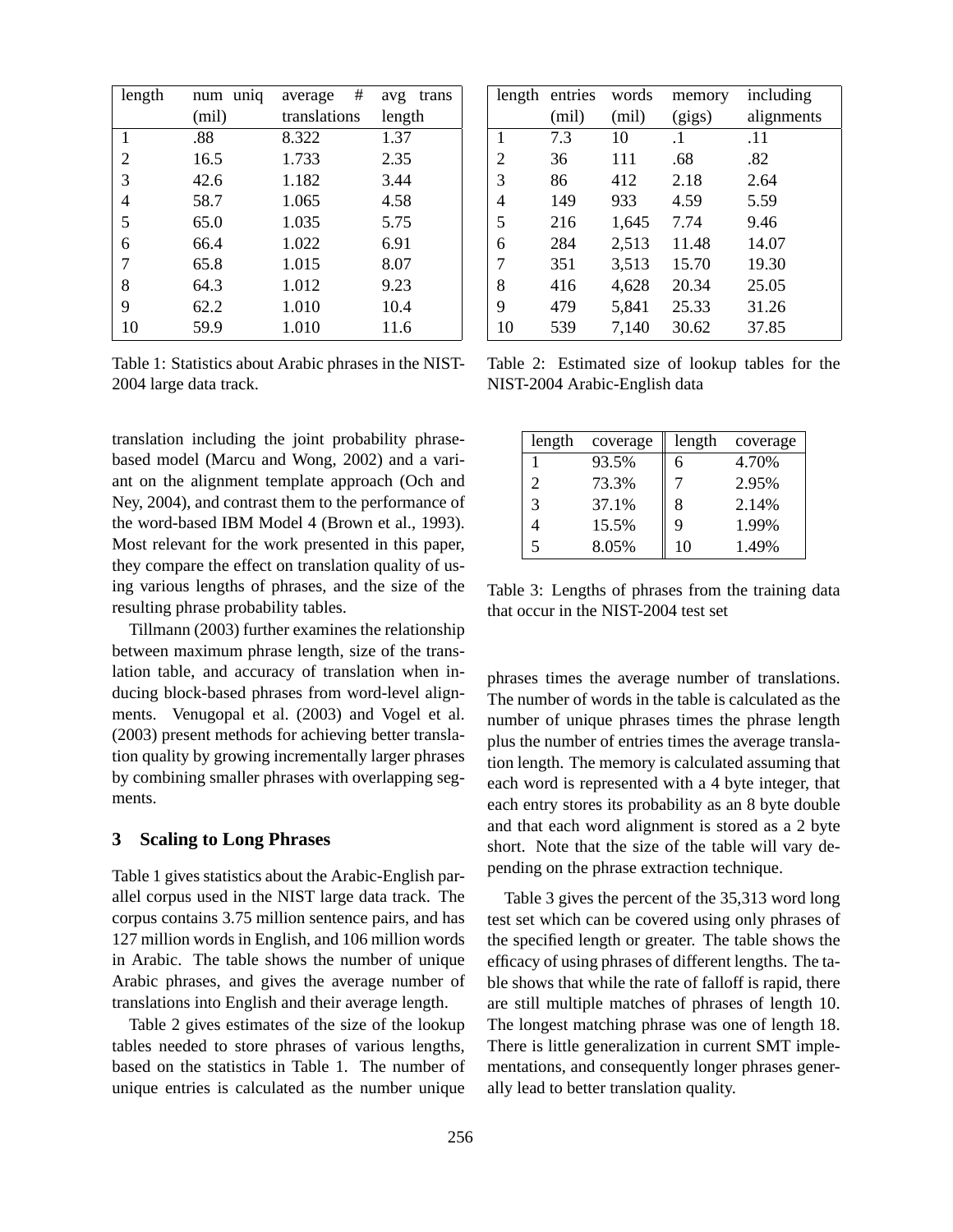#### **3.1 Why use phrases?**

Statistical machine translation made considerable advances in translation quality with the introduction of phrase-based translation. By increasing the size of the basic unit of translation, phrase-based machine translation does away with many of the problems associated with the original word-based formulation of statistical machine translation (Brown et al., 1993), in particular:

- The Brown et al. (1993) formulation doesn't have a direct way of translating phrases; instead they specify a *fertility* parameter which is used to replicate words and translate them individually.
- With units as small as words, a lot of reordering has to happen between languages with different word orders. But the *distortion* parameter is a poor explanation of word order.

Phrase-based SMT overcomes the first of these problems by eliminating the fertility parameter and directly handling word-to-phrase and phrase-tophrase mappings. The second problem is alleviated through the use of multi-word units which reduce the dependency on the distortion parameter. Less word re-ordering need occur since local dependencies are frequently captured. For example, common adjective-noun alternations are memorized. However, since this linguistic information is not encoded in the model, unseen adjective noun pairs may still be handled incorrectly.

By increasing the length of phrases beyond a few words, we might hope to capture additional non-local linguistic phenomena. For example, by memorizing longer phrases we may correctly learn case information for nouns commonly selected by frequently occurring verbs; we may properly handle discontinuous phrases (such as French negation, some German verb forms, and English verb particle constructions) that are neglected by current phrasebased models; and we may by chance capture some agreement information in coordinated structures.

#### **3.2 Deciding what length of phrase to store**

Despite the potential gains from memorizing longer phrases, the fact remains that as phrases get longer

| length | coverage | length | coverage |
|--------|----------|--------|----------|
|        | 96.3%    | 6      | 21.9%    |
| 2      | 94.9%    | 7      | 11.2%    |
| 3      | 86.1%    | 8      | 6.16%    |
| 4      | 65.6%    | 9      | 3.95%    |
| 5      | 40.9%    | 10     | 2.90%    |

Table 4: Coverage using only repeated phrases of the specified length

there is a decreasing likelihood that they will be repeated. Because of the amount of memory required to store a phrase table, in current implementations a choice is made as to the maximum length of phrase to store.

Based on their analysis of the relationship between translation quality and phrase length, Koehn et al. (2003) suggest limiting phrase length to three words or less. This is entirely a practical suggestion for keeping the phrase table to a reasonable size, since they measure minor but incremental improvement in translation quality up to their maximum tested phrase length of seven words.<sup>1</sup>

Table 4 gives statistics about phrases which occur more than once in the English section of the Europarl corpus (Koehn, 2002) which was used in the Koehn et al. (2003) experiments. It shows that the percentage of words in the corpus that can be covered by repeated phrases falls off rapidly at length 6, but that even phrases up to length 10 are able to cover a non-trivial portion of the corpus. This draws into question the desirability of limiting phrase retrieval to length three.

The decision concerning what length of phrases to store in the phrase table seems to boil down to a practical consideration: one must weigh the likelihood of retrieval against the memory needed to store longer phrases. We present a data structure where this is not a consideration. Our suffix arraybased data structure allows the retrieval of arbitrarily long phrases, while simultaneously requiring far less memory than the standard table-based representation.

<sup>&</sup>lt;sup>1</sup>While the improvements to translation quality reported in Koehn et al. (2003) are minor, their evaluation metric may not have been especially sensitive to adding longer phrases. They used the Bleu evaluation metric (Papineni et al., 2002), but capped the n-gram precision at 4-grams.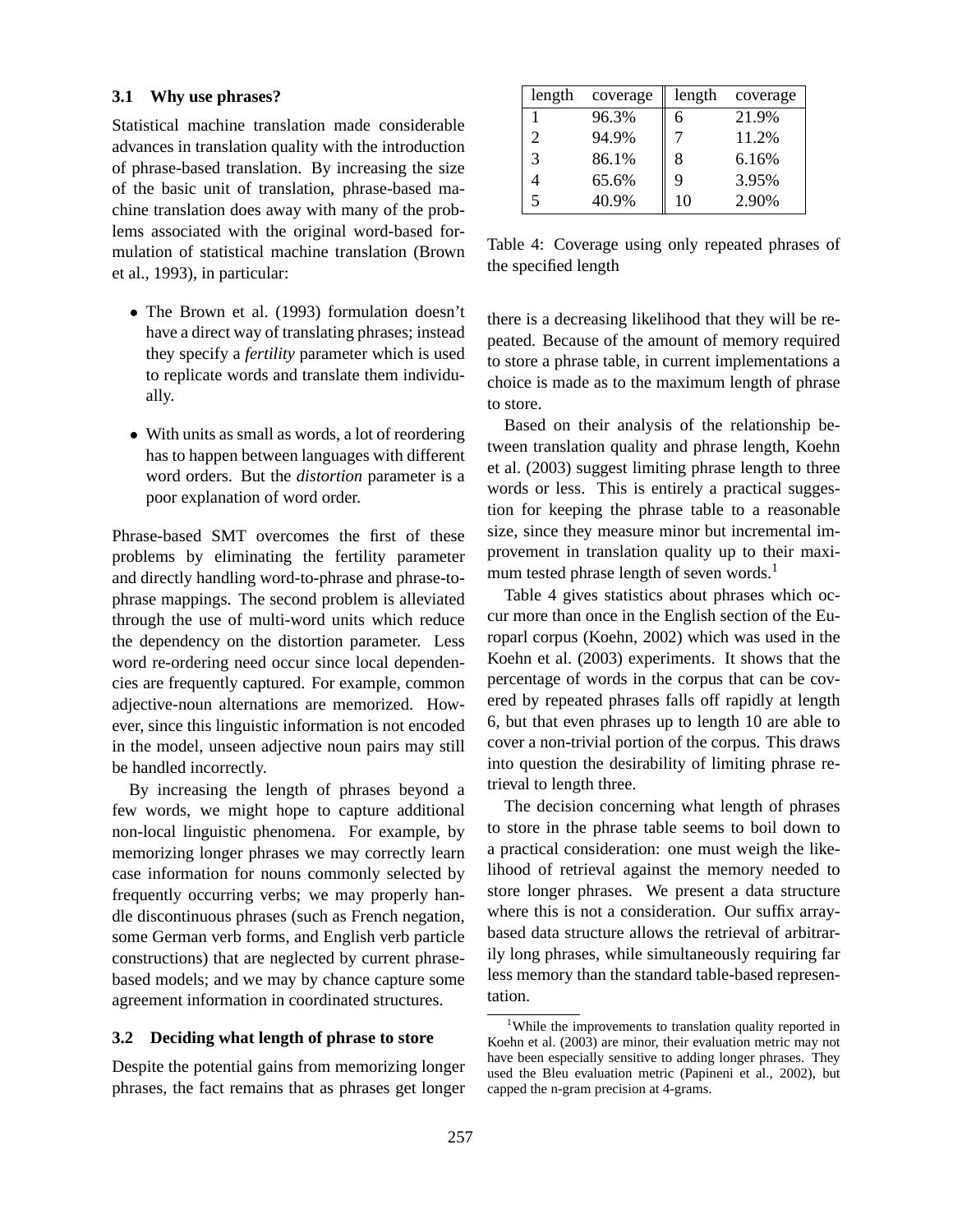| Index of<br>words: |                                                                          |          |    |                                                        |      | Corpus |                                                              |    |     |         |
|--------------------|--------------------------------------------------------------------------|----------|----|--------------------------------------------------------|------|--------|--------------------------------------------------------------|----|-----|---------|
| 0                  |                                                                          |          | 2  | 3                                                      | 4    | 5      | 6                                                            | 7  | 8   | 9       |
| spain              |                                                                          | declined | to | confirm                                                | that | spain  | declined                                                     | to | aid | morocco |
|                    | Initialized, unsorted<br>Suffixes denoted by s[i]<br><b>Suffix Arrav</b> |          |    |                                                        |      |        |                                                              |    |     |         |
| s[0]               | 0                                                                        |          |    |                                                        |      |        | spain declined to confirm that spain declined to aid morocco |    |     |         |
| s[1]               | 1                                                                        |          |    | declined to confirm that spain declined to aid morocco |      |        |                                                              |    |     |         |
| s[2]               | 2                                                                        |          |    | to confirm that spain declined to aid morocco          |      |        |                                                              |    |     |         |
| s[3]               | 3                                                                        |          |    | confirm that spain declined to aid morocco             |      |        |                                                              |    |     |         |
| s[4]               | 4                                                                        |          |    | that spain declined to aid morocco                     |      |        |                                                              |    |     |         |
| s[5]               | 5                                                                        |          |    | spain declined to aid morocco                          |      |        |                                                              |    |     |         |
| s[6]               | 6                                                                        |          |    | declined to aid morocco                                |      |        |                                                              |    |     |         |
| s[7]               | 7                                                                        |          |    | to aid morocco                                         |      |        |                                                              |    |     |         |
| s[8]               | 8                                                                        |          |    | aid morocco                                            |      |        |                                                              |    |     |         |
| s[9]               | 9                                                                        |          |    | morocco                                                |      |        |                                                              |    |     |         |

Figure 1: An initialized, unsorted suffix array for a very small corpus

#### **4 Suffix Arrays**

The suffix array data structure (Manber and Myers, 1990) was introduced as a space-economical way of creating an index for string searches. The suffix array data structure makes it convenient to compute the frequency and location of any substring or ngram in a large corpus. Abstractly, a suffix array is an alphabetically-sorted list of all suffixes in a corpus, where a suffix is a substring running from each position in the text to the end. However, rather than actually storing all suffixes, a suffix array can be constructed by creating a list of references to each of the suffixes in a corpus. Figure 1 shows how a suffix array is initialized for a corpus with one sentence. Each index of a word in the corpus has a corresponding place in the suffix array, which is identical in length to the corpus. Figure 2 shows the final state of the suffix array, which is as a list of the indices of words in the corpus that corresponds to an alphabetically sorted list of the suffixes.

The advantages of this representation are that it is compact and easily searchable. The total size of the suffix array is a constant amount of memory. Typically it is stored as an array of integers where the array is the same length as the corpus. Because it is organized alphabetically, any phrase can be quickly located within it using a binary search algorithm.

Yamamoto and Church (2001) show how to use suffix arrays to calculate a number of statistics that are interesting in natural language processing applications. They demonstrate how to calculate term fre-

| Suffix Array | Sorted | Suffixes denoted by s[i]                                     |                                               |  |  |  |  |  |
|--------------|--------|--------------------------------------------------------------|-----------------------------------------------|--|--|--|--|--|
| s[0]         | 8      | aid morocco                                                  |                                               |  |  |  |  |  |
| s[1]         | 3      | confirm that spain declined to aid morocco                   |                                               |  |  |  |  |  |
| s[2]         | 6      | declined to aid morocco                                      |                                               |  |  |  |  |  |
| s[3]         | 1      | declined to confirm that spain declined to aid morocco       |                                               |  |  |  |  |  |
| s[4]         | 9      | morocco                                                      |                                               |  |  |  |  |  |
| s[5]         | 5      | spain declined to aid morocco                                |                                               |  |  |  |  |  |
| s[6]         | 0      | spain declined to confirm that spain declined to aid morocco |                                               |  |  |  |  |  |
| s[7]         | 4      | that spain declined to aid morocco                           |                                               |  |  |  |  |  |
| s[8]         | 7      | to aid morocco                                               |                                               |  |  |  |  |  |
| s[9]         | 2      |                                                              | to confirm that spain declined to aid morocco |  |  |  |  |  |

Figure 2: A sorted suffix array and its corresponding suffixes

quency / inverse document frequency (*tf / idf*) for all n-grams in very large corpora, as well as how to use these frequencies to calculate n-grams with high mutual information and residual inverse document frequency. Here we show how to apply suffix arrays to parallel corpora to calculate phrase translation probabilities.

#### **4.1 Applied to parallel corpora**

In order to adapt suffix arrays to be useful for statistical machine translation we need a data structure with the following elements:

- A suffix array created from the source language portion of the corpus, and another created from the target language portion of the corpus,
- An index that tells us the correspondence between sentence numbers and positions in the source and target language corpora,
- An alignment a for each sentence pair in the parallel corpus, where a is defined as a subset of the Cartesian product of the word positions in a sentence  $e$  of length  $I$  and a sentence  $f$  of length  $J$ :

$$
\mathbf{a} \subseteq \{(i,j) : i = 1...I; j = 1...J\}
$$

• A method for extracting the translationally equivalent phrase for a subphrase given an aligned sentence pair containing that subphrase.

The total memory usage of the data structure is thus the size of the source and target corpora, plus the size of the suffix arrays (identical in length to the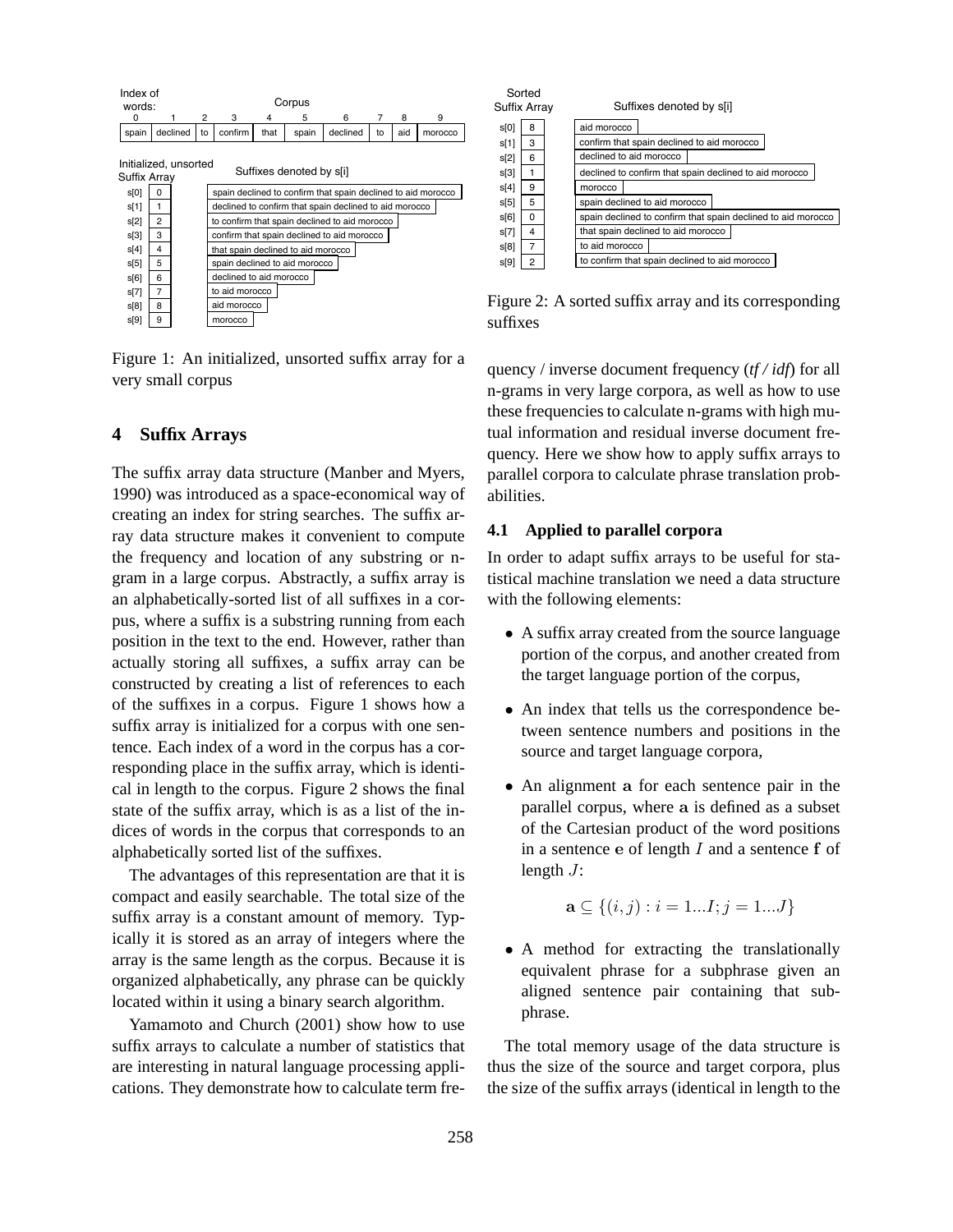corpora), plus the size of the two indexes that correlate sentence positions with word positions, plus the size of the alignments. Assuming we use *ints* to represent words and indices, and *shorts* to represent word alignments, we get the following memory usage:

- $2 * num$  words in source corpus  $*$  size of  $(int)$  +
- $2 * num$  words in target corpus  $*$  size of  $(int)$  +
	- 2 \* number sentence pairs \* size of  $(int)$  +
- number of word alignments  $*$  size of (short)

The total amount of memory required to store the NIST Arabic-English data using this data structure is

$$
2*105,994,774*size of (int)+2*127,450,473*size of (int)+2*3,758,904*size of (int)+92,975,229*size of (short)
$$

Or just over 2 Gigabytes.

### **4.2 Calculating phrase translation probabilities**

In order to produce a set of phrase translation probabilities, we need to examine the ways in which they are calculated. We consider two common ways of calculating the translation probability: using the maximum likelihood estimator (MLE) and smoothing the MLE using lexical weighting.

The maximum likelihood estimator for the probability of a phrase is defined as

$$
p(\bar{f}|\bar{e}) = \frac{count(\bar{f}, \bar{e})}{\sum_{\bar{f}} count(\bar{f}, \bar{e})}
$$
(1)

Where  $count(\bar{f}, \bar{e})$  gives the total number of times the phrase  $\bar{f}$  was aligned with the phrase  $\bar{e}$  in the parallel corpus. We define phrase alignments as follows. A substring  $\bar{e}$  consisting of the words at positions l...m is aligned with the phrase  $\bar{f}$  by way of the subalignment

$$
\mathbf{s} = \mathbf{a} \cap \{(i, j) : i = l...m, j = 1...J\}
$$

The aligned phrase  $\bar{f}$  is the subphrase in f which spans from  $min(j)$  to  $max(j)$  for  $j|(i, j) \in$  s.

The procedure for generating the counts that are used to calculate the MLE probability using our suffix array-based data structures is:

- 1. Locate all the suffixes in the English suffix array which begin with the phrase  $\bar{e}$ . Since the suffix array is sorted alphabetically we can easily find the first occurrence  $s[k]$  and the last occurrence  $s[l]$ . The length of the span in the suffix array  $l-k+1$  indicates the number of occurrences of  $\bar{e}$  in the corpus. Thus the denominator  $\sum_{\bar{f}} count(\bar{f}, \bar{e})$  can be calculated as  $l - k + 1$ .
- 2. For each of the matching phrases  $s[i]$  in the span  $s[k]...s[l]$ , look up the value of  $s[i]$  which is the word index  $w$  of the suffix in the English corpus. Look up the sentence number that includes  $w$ , and retrieve the corresponding sentences e and f, and their alignment a.
- 3. Use a to extract the target phrase  $\bar{f}$  that aligns with the phrase  $\bar{e}$  that we are searching for. Increment the count for  $\langle \bar{f}, \bar{e} \rangle$ .
- 4. Calculate the probability for each unique matching phrase  $\bar{f}$  using the formula in Equation 1.

A common alternative formulation of the phrase translation probability is to lexically weight it as follows:

$$
p_{lw}(\bar{f}|\bar{e}, \mathbf{s}) = \prod_{i=1}^{n} \frac{1}{|\{i|(i,j) \in \mathbf{s}\}|} \sum_{\forall (i,j) \in \mathbf{s}} p(f_j|e_i)
$$
\n(2)

Where *n* is the length of  $\bar{e}$ .

In order to use lexical weighting we would need to repeat steps 1-4 above for each word  $e_i$  in  $\bar{e}$ . This would give us the values for  $p(f_j | e_i)$ . We would further need to retain the subphrase alignment s in order to know the correspondence between the words  $(i, j) \in$  s in the aligned phrases, and the total number of foreign words that each  $e_i$  is aligned with  $(|\{i|(i,j) \in \mathbf{s}\}|)$ . Since a phrase alignment  $\langle \bar{f}, \bar{e} \rangle$ may have multiple possible word-level alignments, we retain a set of alignments  $S$  and take the maximum: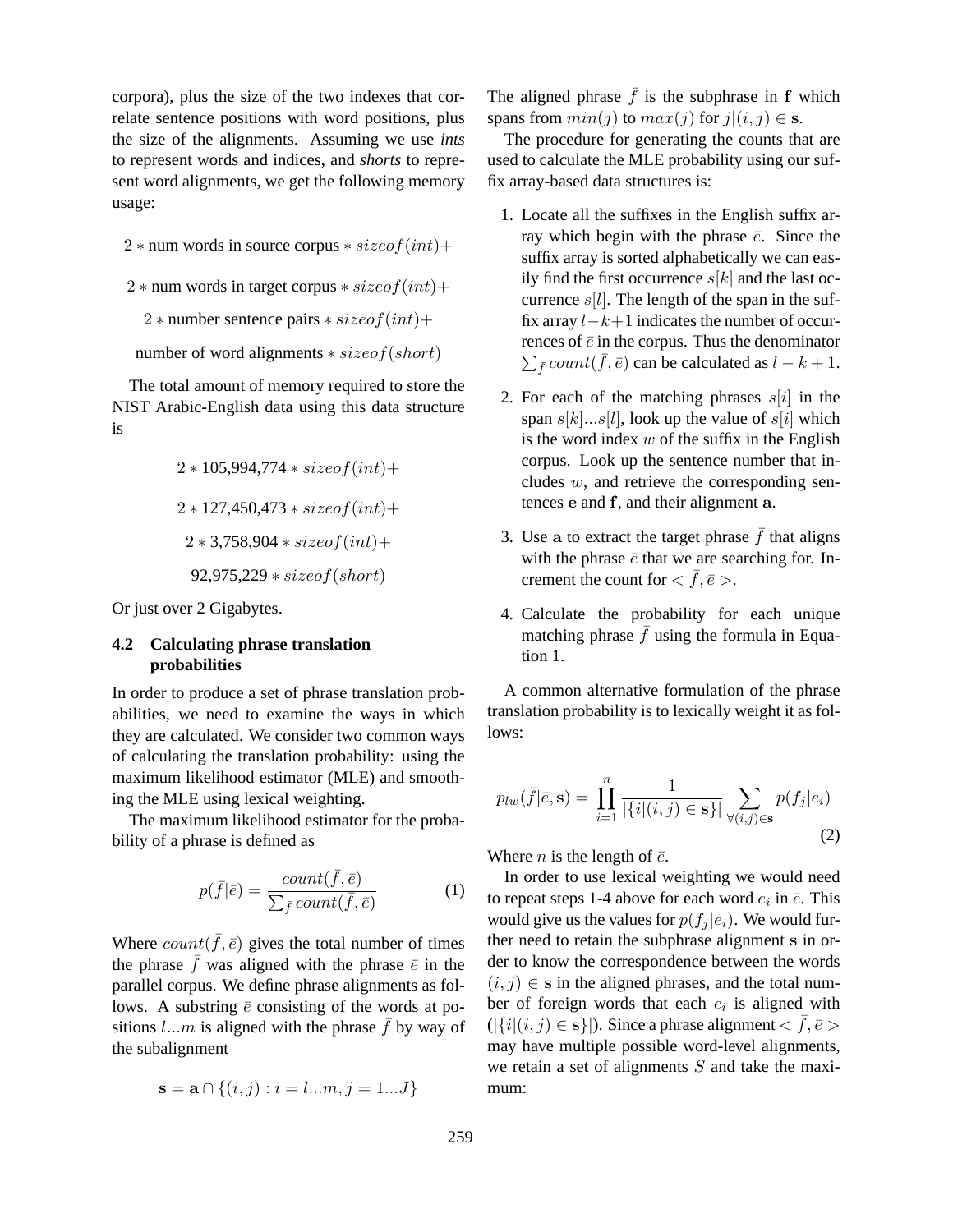$$
p(\bar{f}|\bar{e}, S) = p(\bar{f}|\bar{e}) * \arg\max_{\mathbf{s} \in S} p_{lw}(\bar{f}|\bar{e}, \mathbf{s}) \tag{3}
$$

Thus our suffix array-based data structure can be used straightforwardly to look up all aligned translations for a given phrase and calculate the probabilities on-the-fly. In the next section we turn to the computational complexity of constructing phrase translation probabilities in this way.

#### **5 Computational Complexity**

Computational complexity is relevant because there is a speed-memory tradeoff when adopting our data structure. What we gained in memory efficiency may be rendered useless if the time it takes to calculate phrase translation probabilities is unreasonably long. The computational complexity of looking up items in a hash table, as is done in current tablebased data structures, is extremely fast. Looking up a single phrase can be done in unit time,  $O(1)$ .

The computational complexity of our method has the following components:

- The complexity of finding all occurrences of the phrase in the suffix array
- The complexity of retrieving the associated aligned sentence pairs given the positions of the phrase in the corpus
- The complexity of extracting all aligned phrases using our phrase extraction algorithm
- The complexity of calculating the probabilities given the aligned phrases

The methods we use to execute each of these, and their complexities are as follow:

- Since the array is sorted, finding all occurrences of the English phrase is extremely fast. We can do two binary searches: one to find the first occurrence of the phrase and a second to find the last. The computational complexity is therefore bounded by  $O(2 \log(n))$  where *n* is the length of the corpus.
- We use a similar method to look up the sentences  $e_i$  and  $f_i$  and word-level alignment  $a_i$

| phrase           | freq   | $\theta$ | time (ms) |
|------------------|--------|----------|-----------|
| respect for the  | 3      | 80       | 24        |
| dead             |        |          |           |
| since the end of | 19     | 240      | 136       |
| the cold war     |        |          |           |
| the parliament   | 1291   | 4391     | 1117      |
| of the           | 290921 | 682550   | 218369    |

Table 5: Examples of O and calculation times for phrases of different frequencies

that are associated with the position  $w_i$  in the corpus of each phrase occurrence  $\bar{e}_i$ . The complexity is  $O(k * 2 \log(m))$  where k is the number of occurrences of  $\bar{e}$  and m is the number of sentence pairs in the parallel corpus.

- The complexity of extracting the aligned phrase for a single occurrence of  $\bar{e_i}$  is  $O(2\log(|\mathbf{a_i}|)$  to get the subphrase alignment s<sub>i</sub>, since we store the alignments in a sorted array. The complexity of then getting  $\bar{f}_i$  from  $s_i$  is  $O(length(\bar{f}_i)).$
- The complexity of summing over all aligned phrases and simultaneously calculating their probabilities is  $O(k)$ .

Thus we have a total complexity of:

$$
O(2\log(n) + k \cdot 2\log(m)) \qquad (4)
$$

$$
+\sum_{\mathbf{a_i},\bar{f}_i|\bar{e}_i}^{\bar{e_1}\dots\bar{e_k}}(2\log(|\mathbf{a_i}|)+length(\bar{f}_i))+k)
$$
 (5)

for the MLE estimation of the translation probabilities for a single phrase. The complexity is dominated by the  $k$  terms in the equation, when the number of occurrences of the phrase in the corpus is high. Phrases with high frequency may cause excessively long retrieval time. This problem is exacerbated when we shift to a lexically weighted calculation of the phrase translation probability. The complexity will be multiplied across each of the component words in the phrase, and the component words themselves will be more frequent than the phrase.

Table 5 shows example times for calculating the translation probabilities for a number of phrases. For frequent phrases like *of the* these times get unacceptably long. While our data structure is perfect for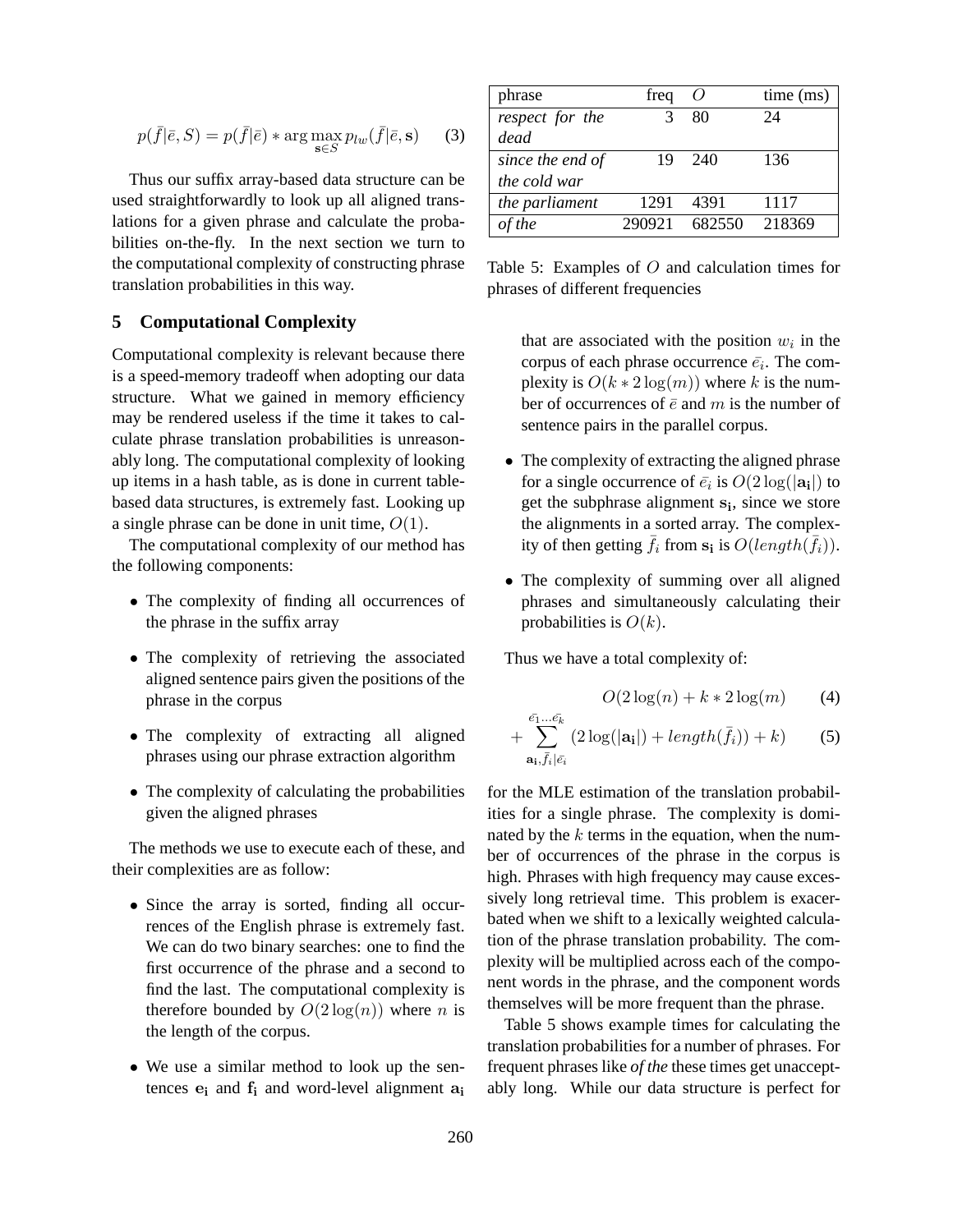overcoming the problems associated with storing the translations of long, infrequently occurring phrases, it in a way introduces the converse problem. It has a clear disadvantage in the amount of time it takes to retrieve commonly occurring phrases. In the next section we examine the use of sampling to speed up the calculation of translation probabilities for very frequent phrases.

### **6 Sampling**

Rather than compute the phrase translation probabilities by examining the hundreds of thousands of occurrences of common phrases, we instead sample from a small subset of the occurrences. It is unlikely that we need to extract the translations of all occurrences of a high frequency phrase in order to get a good approximation of their probabilities. We instead cap the number of occurrences that we consider, and thus give a maximum bound on  $k$  in Equation 5.

In order to determine the effect of different levels of sampling, we compare the translation quality against cumulative retrieval time for calculating the phrase translation probabilities for all subphrases in an evaluation set. We translated a held out set of 430 German sentences with 50 words or less into English. The test sentences were drawn from the 01/17/00 proceedings of the Europarl corpus. The remainder of the corpus (1 million sentences) was used as training data to calculate the phrase translation probabilities. We calculated the translation quality using Bleu's modified n-gram precision metric (Papineni et al., 2002) for n-grams of up to length four. The framework that we used to calculate the translation probabilities was similar to that detailed in Koehn et al. (2003). That is:

$$
\hat{\mathbf{e}} = \arg \max_{\mathbf{e}_1^{\mathbf{I}}} p(\mathbf{e}_1^{\mathbf{I}} | \mathbf{f}_1^{\mathbf{I}})
$$
 (6)

$$
= \arg \max_{\mathbf{e}_1^{\mathbf{I}}} p_{LM}(\mathbf{e}_1^{\mathbf{I}}) * \tag{7}
$$

$$
\prod_{i=1}^I p(\bar{f}_i|\bar{e}_i)d(a_i-b_{i-1})p_{lw}(\bar{f}_i|\bar{e}_i,\mathbf{a})
$$
 (8)

Where  $p_{LM}$  is a language model probability and d is a distortion probability which penalizes movement.

Table 6 gives a comparison of the translation quality under different levels of sampling. While the ac-

| sample size | time               | quality |
|-------------|--------------------|---------|
| unlimited   | 6279 sec           | .290    |
| 50000       | $1051 \text{ sec}$ | .289    |
| 10000       | 336 sec            | .291    |
| 5000        | $201$ sec          | .289    |
| 1000        | $60 \text{ sec}$   | .288    |
| 500         | 35 sec             | .288    |
| 100         | 10 <sub>sec</sub>  | .288    |

Table 6: A comparison of retrieval times and translation quality when the number of translations is capped at various sample sizes

curacy fluctuates very slightly it essentially remains uniformly high for all levels of sampling. There are a number of possible reasons for the fact that the quality does not decrease:

- The probability estimates under sampling are sufficiently good that the most probable translations remain unchanged,
- The interaction with the language model probability rules out the few misestimated probabilities, or
- The decoder tends to select longer or less frequent phrases which are not affected by the sampling.

While the translation quality remains essentially unchanged, the cumulative time that it takes to calculate the translation probabilities for all subphrases in the 430 sentence test set decreases radically. The total time drops by orders of magnitude from an hour and a half without sampling down to a mere 10 seconds with a cavalier amount of sampling. This suggests that the data structure is suitable for deployed SMT systems and that no additional caching need be done to compensate for the structure's computational complexity.

#### **7 Discussion**

The paper has presented a super-efficient data structure for phrase-based statistical machine translation. We have shown that current table-based methods are unwieldily when used in conjunction with large data sets and long phrases. We have contrasted this with our suffix array-based data structure which provides